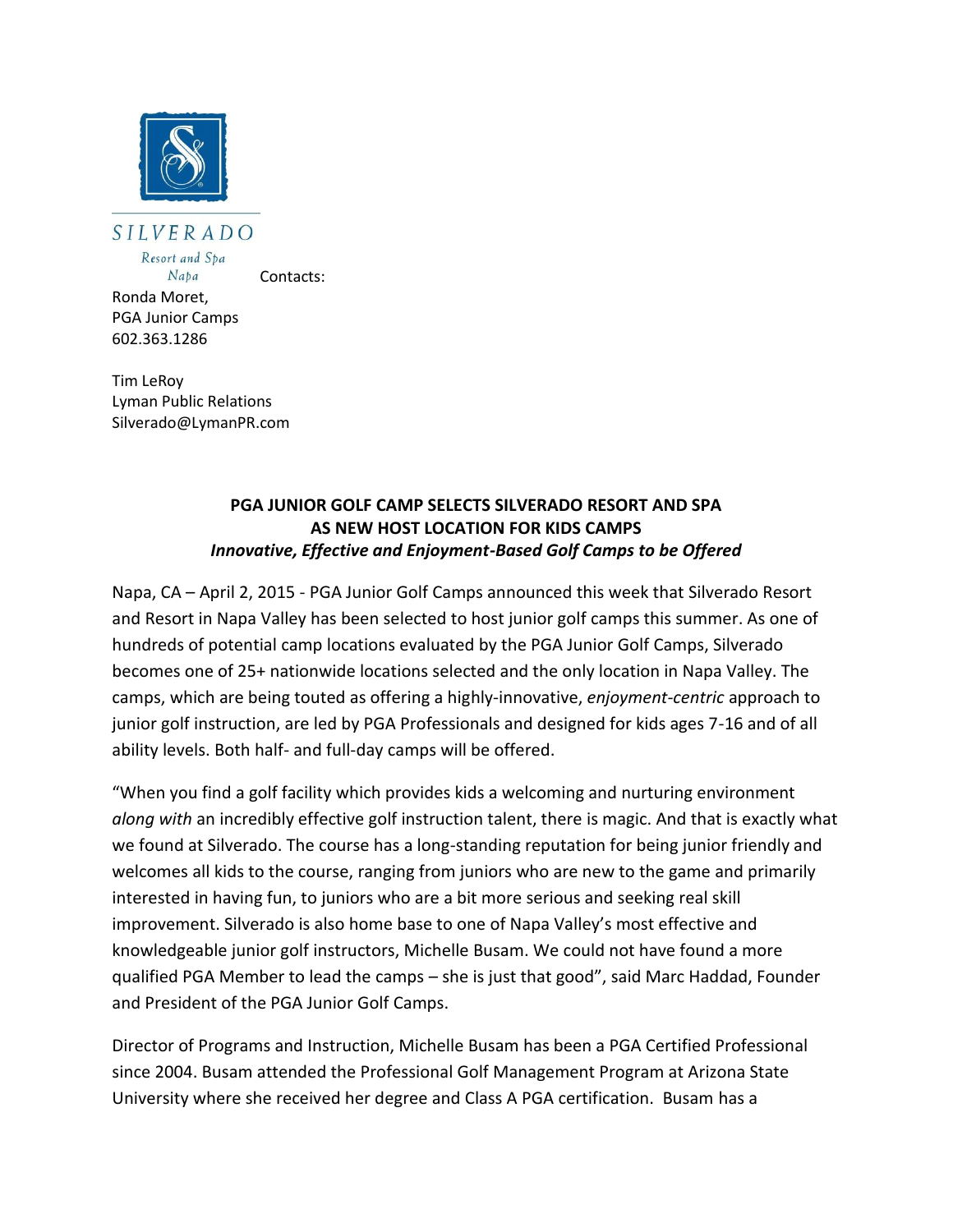passionate desire to teach and grow the game. She understands that a trustworthy relationship between student and teacher is required in order to see improvement and growth. Above all else she values the strong connections she makes with all of her students.

"We are extremely excited about being selected to host PGA Junior Golf Camps this summer and I am personally honored to be named the program's director. To be able to offer a program which has been created by the PGA of America, the leading voice *on* golf instruction and junior

golf development programs is really a huge win for our course and our community as well. We are looking forward to an entire summer of continued development and mentorship of juniors who have been part of Silverado's golf community as well as reaching new local youths who may not have had the opportunity to experience first-hand, just how great of a game golf really is", said Busam.

The PGA Junior Golf Camps' curriculum is based upon a "*Progression Development Tract"* which guarantees skill development in the game's fundamental areas including full swing, putting and chipping. Additionally, the tract also places emphasis on the development of "life skills" such as good sportsmanship and embodying personal integrity both on and off the course.

-

Camp pricing starts at \$285 and early registration discounts are available through May 1, 2105.

For additional information or to register for summer camps, visit [www.pgajuniorgolfcamps.com](http://www.pgajuniorgolfcamps.com/) or call 888.PGA.PLAY (888.742.7529). For lodging reservations at Silverado visit [www.SilveradoResort.com.](http://www.silveradoresort.com/)

## **About PGA of America**

**"The PGA of America is the world's largest sports organization, comprised of 28,000 men and women golf Professionals who are the recognized experts in teaching and growing the game. Founded in 1916, the PGA of America conducts premier spectator events, including the PGA Championship and Ryder Cup.** 

**The PGA of America and its Members are also dedicated to growing interest and participation in the game of golf. The Association elevates youth interest in the game through innovative programming including PGA Junior Golf Camps, PGA Junior League Golf and the Drive, Chip and Putt Championship. These fun and accessible youth programs were created for every junior, everywhere.**

**As the PGA nears its centennial anniversary, the PGA brand represents the very best in golf."**

Silverado Resort and Spa